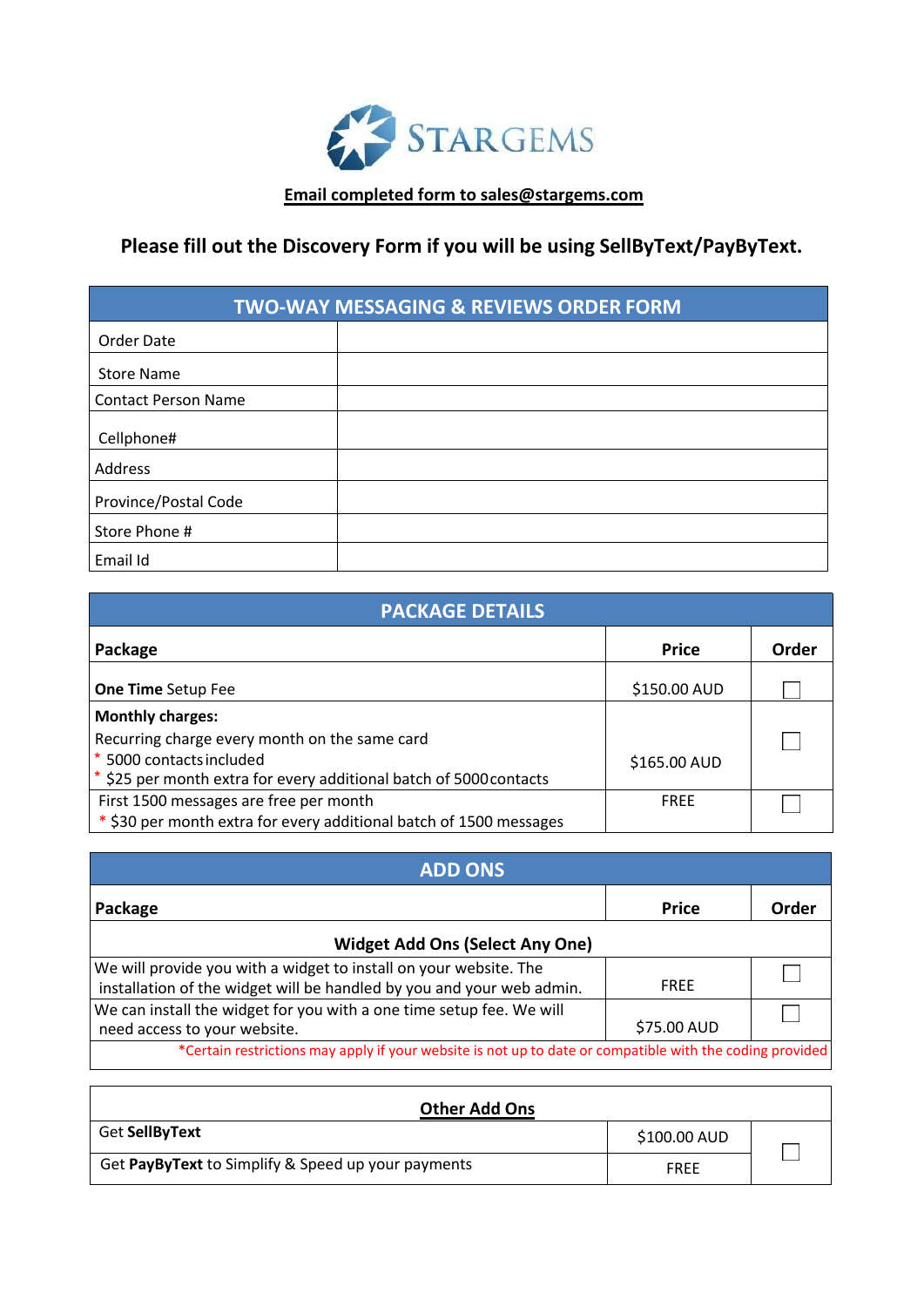| <b>PAYMENT DETAILS</b>                |            |             |
|---------------------------------------|------------|-------------|
| <b>Method Of Payment (select one)</b> |            |             |
| AMEX                                  | MASTERCARD | <b>VISA</b> |
| Account #                             |            |             |
| <b>Expiry Date</b>                    |            |             |
| CVV Code                              |            |             |
| Name as it appears on the card        |            |             |
| Address where card is registered      |            |             |



Please fill this out to begin the setup for your merchant account to be linked with SellByText. Joe (joe@1steptech.com) or Dianne (dianne@1steptech.com) from 1Step Technologies will reach out to you.

1Step Technologies is our payments processing partner for SellByText.

# **Discovery Form**

| <b>BUSINESS INFORMATION</b>                            |     |              |  |
|--------------------------------------------------------|-----|--------------|--|
| Legal Name                                             |     |              |  |
| Business Type (LLC, SOLE PROP, CORP)                   |     |              |  |
| <b>DBA</b>                                             |     |              |  |
| Address                                                |     |              |  |
| Province/Postal Code                                   |     |              |  |
| Date Business Started                                  |     |              |  |
| <b>Location Phone</b>                                  |     |              |  |
| <b>Business Email</b>                                  |     |              |  |
| Website Url                                            |     |              |  |
| <b>Website Shopping Cart</b>                           |     |              |  |
| <b>Existing Payment Gateway</b>                        |     |              |  |
| <b>Customer Service Phone</b>                          |     |              |  |
| <b>Customer Service Email</b>                          |     |              |  |
| Detailed List Of Products Sold                         |     |              |  |
| <b>Billing Address (Province/Postal Code)</b>          |     |              |  |
| Federal Tax Id                                         |     |              |  |
| <b>Contact Name</b>                                    |     |              |  |
| <b>Contact Email</b>                                   |     |              |  |
| <b>Contact Phone</b>                                   |     |              |  |
| Are you a new store or owner?                          | Yes | No<br>$\Box$ |  |
| If yes, when did you take ownership or open the store? |     |              |  |